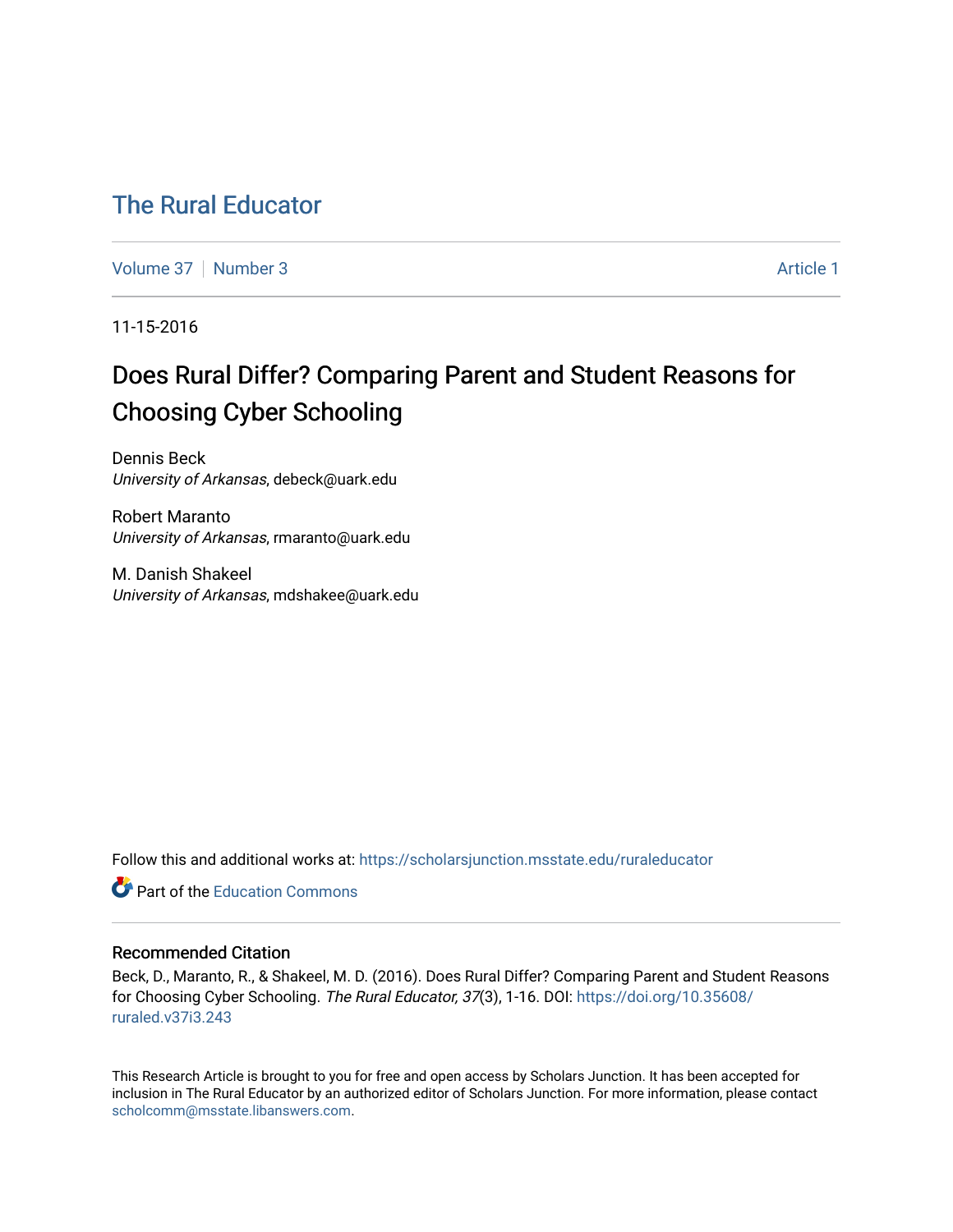## **Does Rural Differ?**

## **Comparing Parent and Student Reasons for Choosing Cyber Schooling**

## **Dennis Beck**

## **Robert Maranto**

## **M. Danish Shakeel**

*University of Arkansas*

*Cyber-schooling offers potentially greater benefits for rural than urban students, by providing a broader range of courses, ending long commutes, and offering more developed special education services than typically found in rural public schools. We survey students (n=269, 53.7% response rate) and parents (232, 48.7%) at a cyber-charter school dubbed SunTech, to test whether rural subjects choose cyber schooling for distinct reasons. Factor analyses and OLS regressions indicate that rural parents are more apt to choose SunTech for structural reasons such as its broader range of classes and to avoid long commutes to school. In contrast, students were more likely to rank curricular reasons as driving their decision to choose SunTech. Rural status did not affect how either students or parents graded the school (A-F).* 

## **Keywords: cyber schooling, rural schooling, parental choice, parent satisfaction, student satisfaction, rural charter schooling, rural education markets, rural cyber schooling**

Nearly a third of U. S. public schools are designated as rural (Johnson & Strange, 2007), with rural schools being relatively small, underfunded, isolated, and likely to serve low income populations. Rural schools typically serve students with relatively low technology acumen. These experiential deficits often stem from a shortage of teachers, a narrow curricular focus, and small school size forcing teachers to play multiple roles. Rural schools often face challenges in recruiting and retaining teachers (Hammer, Hughes, McClure, Reeves, & Salgado, 2005; Hobbs, 2004; Jimerson, 2006; Provasnik et al., 2007).

Additionally, rural teachers tend to have lower academic expectations of their students, utilize more conservative pedagogical methods and enjoy fewer professional development opportunities than their urban and suburban counterparts (Capper, 1990; Monk & Carlson, 1992; Office of Special Education, 1995; Stringfield & Teddlie, 1991). Breadth of course availability and depth of course difficulty are particular issues in rural schools (Alspaugh, 1998; Aronson & Timms, 2004; Barbour & Mulcahy, 2006; Bouck, 2004; Edington & Koehler, 1987; Gruber, Wiley, Broughhman, Strizek, & Burian-Fitzgerald, 2002; Hallinger & Murphy, 1986; Hammer et al., 2005; Hudson & Shafer, 2002; Monk & Haller, 1993). Yet rural schools play an important role in sustaining rural communities and have the potential

to unite different ethnicities (Allen, 2014; Tieken, 2014). They also often act as protective factors for rural youth against risky behaviors. Despite their under-resourced status, they tend to outperform urban schools (Hodge, Cardenas & Montoya, 2001; Sullivan, Kung, & Farrell, 2004).

Technology has the potential to enhance, but not supplant traditional public schools in rural communities. Practitioners and social scientists posit that cyber schooling has the *potential* to supplement traditional schooling, with notably positive impacts on rural students (Maranto & McShane 2012; Beck & Maranto, 2014; Hess, 2010; Moe & Chubb, 2009; Peterson, 2010; Vander Ark, 2012). The central fact of cyber schooling is that it has the potential to decouple public education from geographic constraints. Depending on state regulations, cyber schooling may allow schools to hire teachers from anywhere to teach children who are anywhere, reducing local teacher shortages and allowing schools to offer broader ranges of classes. This could have a positive impact on rural schools, which often have difficulty attracting and retaining qualified teachers (Maranto & Shuls, 2014). Secondly, cyber schooling can allow for more efficient use of time, by eliminating commuting to and from schools, and easing class transitions within the school day. The former is likely to benefit rural schools.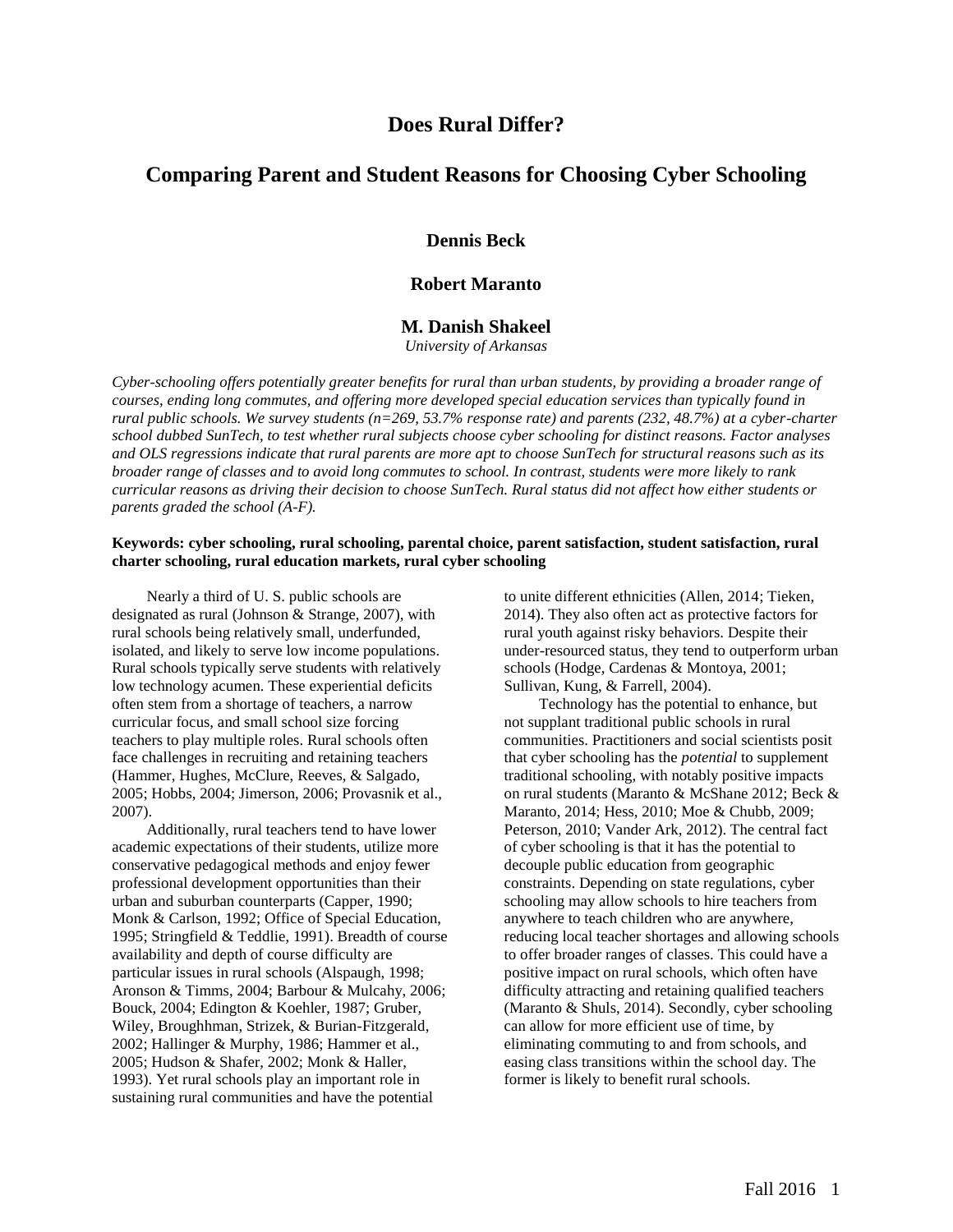Third, cyber schooling has the potential to reduce in-person bullying, much of which occurs during bus rides. Cyber education also permits teachers and parents to monitor classrooms to a greater degree than possible in brick and mortar schools (Englander, 2013).<sup>1</sup> This may have positive impacts in rural districts both because of their longer commutes, and also because of research finding higher reported incidence of bullying in rural schools (Stockdale, Hangaduambo, Duys, Larson, & Sarvela, 2002). Fourth, special education services are often quite costly, and cyber schooling has the potential to provide special services at lower cost (Ong-Dean, 2009). Cyber schooling could also enable schools to overcome local shortages in special education teachers. Finally, cyber teaching methods typically allow students to replay classes again and again until they master the material, something potentially useful for students with disabilities such as ADHD. Due to low population density, it is likely that rural students lack a variety of schooling options. Accordingly, the addition of cyber options may have more impact than if those options were added to an existing menu of school choices, as likely exist in urban and suburban setting.

The purpose of this study is to provide a limited test of the proposition that cyber schooling options may have distinct benefits for rural students and parents compared with their urban and suburban peers. We use survey methodology to compare rural, suburban and urban parents and students regarding their reasons for choosing and satisfaction with their cyber school. We stress that this is an exploratory study of a single cyber school meant to guide further research.

#### **Literature Review**

l

Even prior to widespread use of the Internet, distance education existed, particularly in sparsely populated settings in the U.S. and in other countries. Student academic performance in distance education environments has been a concern. Generally, findings suggest mixed results in Canada, Australia, and New Zealand, with negative results in the U.S. (Barbour, 2005, 2007; Barbour & Clark, 2009; Barbour & Mulcahy, 2006, 2008, 2009; Bernard et al., 2004; ; Cavanaugh et al., 2004; Cradler, McNabb, Freeman, & Burchett, 2002; CREDO, 2015; Hobbs, 2004; Hubbard & Mitchell, 2011; Miron & Urschel, 2012;

Mulcahy & Barbour, 2010; Ritter, 2012; Tucker, Dillon, & Jambulapati, 2011; Wang & Woodworth, 2011; Waxman, Lin, & Georgette, 2003; Woodworth et al., 2015).

Traditional public schools in rural settings already make some use of distance education (Hannum, Irvin, Banks & Farmer, 2009). A disproportionate share of the increase in cyber schooling comes from the charter school sector. Charter schools are less encumbered by regulations and existing cultural practices, and thus better able to exploit changing technologies (Moe & Chubb, 2009; Peterson, 2010). This may pose challenges to rural traditional public schools in particular, by further reducing student enrollments (and thus state funding) in unpredictable ways, leading rural public schools to oppose the spread of cyber charter schools (Schafft et al., 2014).

Students and parents may choose charter schools for a variety of reasons, including race, academic quality, parental involvement, nonbureaucratic school culture and family structure (Buckley & Schneider, 2007; Milliman & Maranto, 2009). Unfortunately, little research has been found regarding parent and student reasons for choosing a *cyber* charter school. Marsh, Carr-Chellman and Sockman (2009) did a phenomenological analysis including interviews and observations of seven parents in one cyber charter school. They discovered that parents primarily chose cyber schools because of their ability to customize learning experiences for their children, and to lower the costs of homeschooling. This study is limited in its generalizability due to its focus on homeschool parents, who comprise only a small slice of the cyber school population. Clearly, we need more research exploring the reasons parents and students choose cyber schooling.

#### **Theoretical Framework**

Our framework is drawn from social theory works that portray human and non-human elements of society as inextricably intertwined (Latour, 1993; Law, 1994, 2007). We thus consider how society is produced through networks that include both humans and technology, in which the properties of both codevelop. As a result, technology cannot be viewed as a fixed object impacting humans in fixed ways. Rather, its impact and nature depend much on the contexts in which it is used (Bingham, Holloway & Valentine, 1999). In this case study, rural students and cyber schooling intersect, developing through a complex pattern of interactions that involve the reasons parents and students choose a school, as well as their satisfaction with that school.

 $<sup>1</sup>$  Arguably, this may have an Orwellian quality, with</sup> parents and teachers monitoring student peer interactions whenever they wish. Also, principals may have unlimited access to review student and teacher performance, as discussed by Beck and Maranto (2014).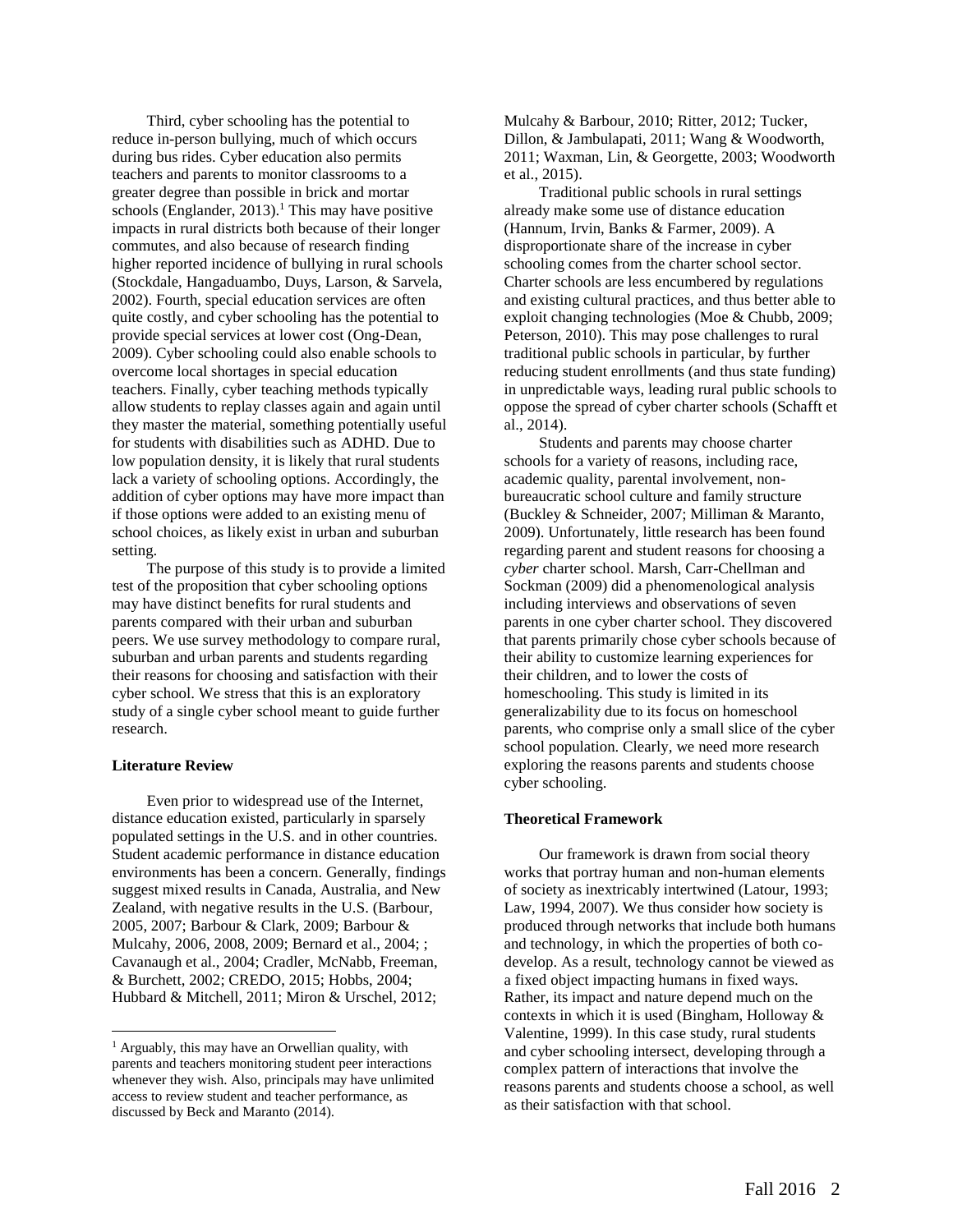We also pull from Janelle's (1973) concept of extensibility, which refers to the ability of people to overcome the barriers of physical space through technology. Rural parents often envisage technology as some kind of sine qua non that can enable their children to surmount their geographic remoteness and physical limitations (Valentine & Holloway, 2001). However, children tend to use and perceive online technologies in more mundane ways, communicating with their offline peers, making new online acquaintances, and for identity play (Turkle, 2011; Valentine & Holloway, 2002). Rather than using online technologies to equip themselves for the future, children use them to get through their present, whether dealing with course assignments, negotiating a relationship, or dealing with a school bully. While parents often focus on their kids' future and maximizing their potential, kids focus more on existing social relations and activities of everyday life. Thus, rural students' reasons for choosing a cyber school may differ from those of their rural parents, and from those of non-rural counterparts. Accordingly, we will test the following hypotheses:

- H1. Compared to non-rural peers, rural parents and students are more likely to note *structural* characteristics such as the range of classes offered, and long commute times to traditional public schools, as important criteria in school selection.
- H2. Rural parents and students offer higher subjective evaluations (grades) of cyber schooling than their non-rural peers.

#### **Methodology**

We selected SunTech (a pseudonym) for our study because it was a cyber charter secondary school (Grades 7–12) serving a mix of urban and rural students. SunTech was an online cyber charter high school with about 700 students, originally founded by the leader of a small social services nonprofit serving at-risk youth in the state's largest city. Like other charter schools in the state, SunTech could not selectively admit students. The school had never had a waitlist; instead admitting all applicants and expanding to meet demand. The founder intended to use online technology to teach and tutor students who had dropped out or were at risk of dropping out. Though the school was founded to serve urban young people, informants reported that within 2 years of its opening a disproportionate share of students came from rural and small town settings, which had previously lacked educational options.

We conducted five days of fieldwork at SunTech during separate visits to the school in July 2010, September 2010 (two days), September 2011, and June 2014. During these visits we attended classes (watched teachers teaching in live, synchronous sessions), attended staff meetings including a meeting of the  $10<sup>th</sup>$  grade At-Risk Team coordinating outreach to potential dropouts, and interviewed 22 teachers, administrators, and other staff. We attended nine of the monthly meetings of the SunTech board in the August 2010-January 2012 period, two in-person and seven virtually. We also conducted document analysis using the school's application for charter reauthorization, technology plan, organization chart and rulebook.

We used a survey methodology as typifies public opinion research (Czaja & Blair, 2005). The following subsections include information on instrument choice and development, data collection, and data analysis methods.

### **Instruments**

Parent surveys had 67 items; student surveys, 66 that assess three scales (Reasons for Choosing This School, Involvement, and Satisfaction) and general demographic data. Question types included Likert scale, multiple choice, rank order, short text answer, and long text answer. Some of these questions were taken from Liu et al. (2010). An online survey tool, Qualtrics, was used. In adapting student survey for parents, the researchers changed the wording from "your" to "your child" and added one extra question to ascertain guardian status (mother, father, unrelated guardian, etc.) to indicate the relationship between parent and child. Therefore, the parent survey had 67 items. Once developed, the surveys were sent to seven expert reviewers who examined the survey items for methodological and content considerations. Based on their suggestions, the items were revised for consistency of terminology, specificity of questions and responses, and additional items that should be included.

## **Data Collection**

Implementing Dillman's Tailored Method Design (2010), the researchers sent out notification emails to the potential respondents who had been at SunTech for at least one year. SunTech administrators emailed the population of parents and students in early September, 2011, asking them to participate in a forthcoming online survey, and promising \$10 gift cards in exchange for that participation. Surveys were emailed a week later. Non-participating subjects were emailed two followup reminders, followed by an automated call from the school. In addition, a small number of parents who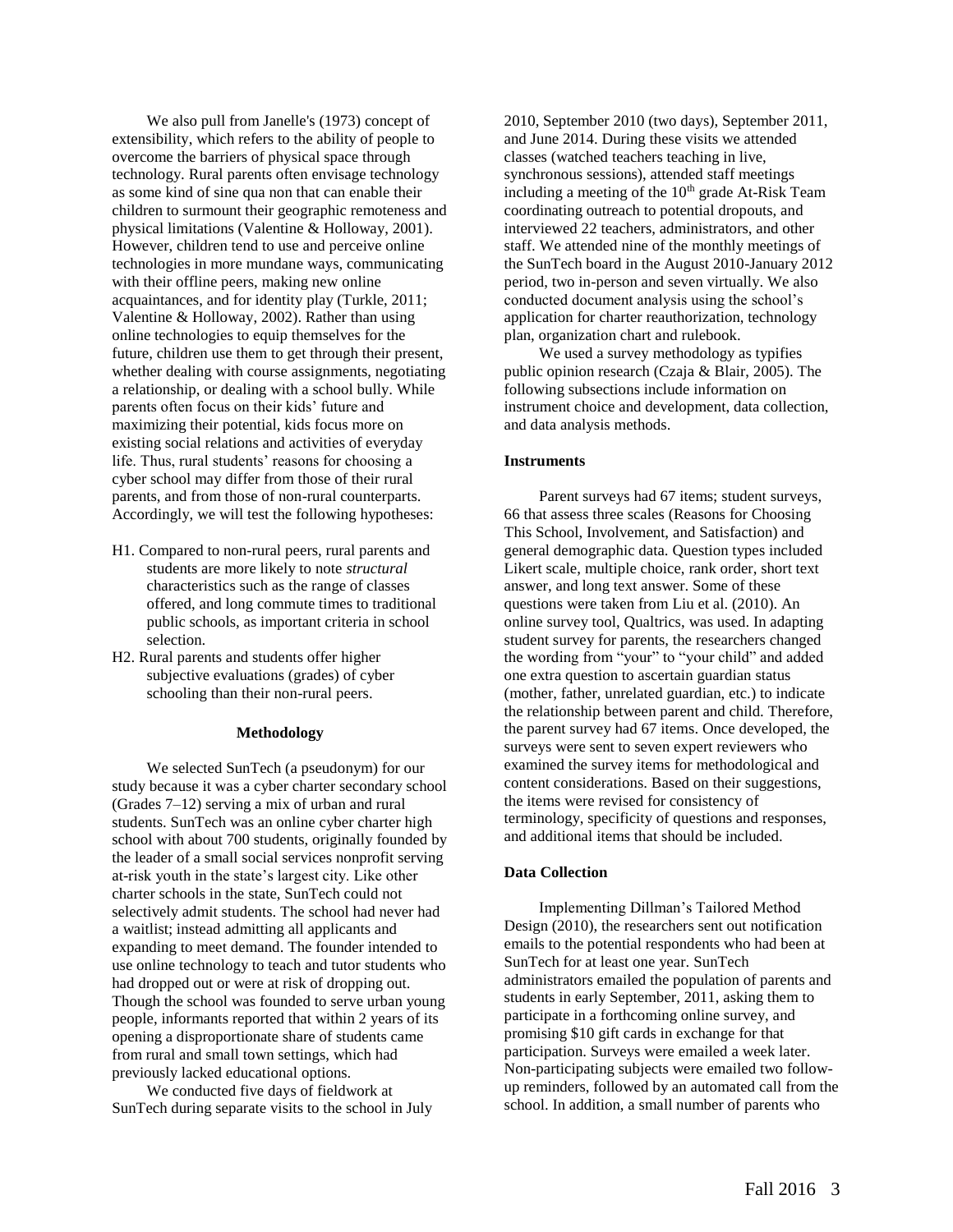lacked email access were mailed paper surveys with stamped, addressed return envelopes. Participants and non-participants were assigned individual identifier numbers to ensure that researchers could not identify individual respondents. In all communications to subjects, both the researchers and SunTech administrators made it clear that individual respondents could not be identified by school staff. SunTech administrators and employees did not receive access to the raw data to assure respondent confidentiality. 269 students (53.7% response rate) and 232 parents (48.7% response rate) participated. These response rates provide confidence in the internal validity of findings (Dillman 2010). Data received from the surveys from September through December 2011 were recorded in Qualtrics and analyzed using STATA. Data was then analyzed using descriptive statistics for closed items. The researchers compared responses of general education and special education students using t-tests that assume equal variances between the distributions of populations under study. Bartlett's test for equal variances confirmed that this was the most appropriate test. See Table 1 for parent and student demographics.

#### **Data Analysis Methods**

The survey data was downloaded in MS Excel format and thereafter imported in STATA (data analysis software). We used the five digit zip code of parents and students in concert with zip code data from the U.S. Postal Service website. This dataset was then cleaned and variables were renamed and labels were assigned in STATA. Using the Common Core of Data (CCD) provided by NCES website, we downloaded the district and school level datasets for the state. Thereafter in each dataset we combined the zip code to generate a 9 digit zip code by concatenation of the five digit and four digit zip code. The many to many option in STATA was utilized to merge the survey and CCD datasets and the resulting data sets were cleaned. The rows for which CCD data did not have adequate information (mostly new schools) were deleted. Thus we were able to match the survey data to the closest school in that location.

The CCD uses Geographic Information Science (GIS) to record locale. We recoded the locale variable into four initial categories (City, Suburb,

Town and Rural), and after initial analyses, three categories: City, Suburb and Town (where Town represented Town and Rural from the CCD data). Recoding was also done for the categorical variables of overall grade for SunTech and previous school.

Given the uncertainties regarding how parents and students make decisions regarding which schools to attend (Buckley & Schneider, 2007), we used factor analyses to identify underlying attitudinal structures associated with the decision to leave traditional public schools to attend SunTech. Factor analysis is the preferred statistical technique to make sense of observed and unobserved patterns among independent variables, summarizing their impacts through a smaller number of factors. We did a factor analysis and retained the first three factors in the rotated factor loadings (pattern matrix) and unique variances for all variables. Values greater than 0.35 in absolute were highlighted and three groupings were made based on the analysis for both the parent and student datasets (Crocker & Algina, 1986). After identifying the factors driving parent and student decisions to attend SunTech, we then used Ordinary Least Squares (OLS) regression to test whether rural, suburban and urban parents and students selected SunTech for different reasons. We chose OLS regression rather than ANOVA because of uncertainty as to whether the independent variables would have any effect, and since OLS allows us to compare the coefficients for the locale variable, and employing F-tests for joint hypotheses. Finally, we tested whether rural and non-rural parents and students differed in their subjective evaluations (A through F grades) of SunTech.

#### **Results**

#### **Why Parents Choose SunTech?**

Factor analyses identified three factors influencing why parents chose SunTech, Curricula (questions rating learning style, teachers, curricula, and personalization), Behavior (behavioral problems at previous school, special needs not being served at previous school, and child bullied at previous school) and Structural (broad range of classes, flexible schedule, not having to commute).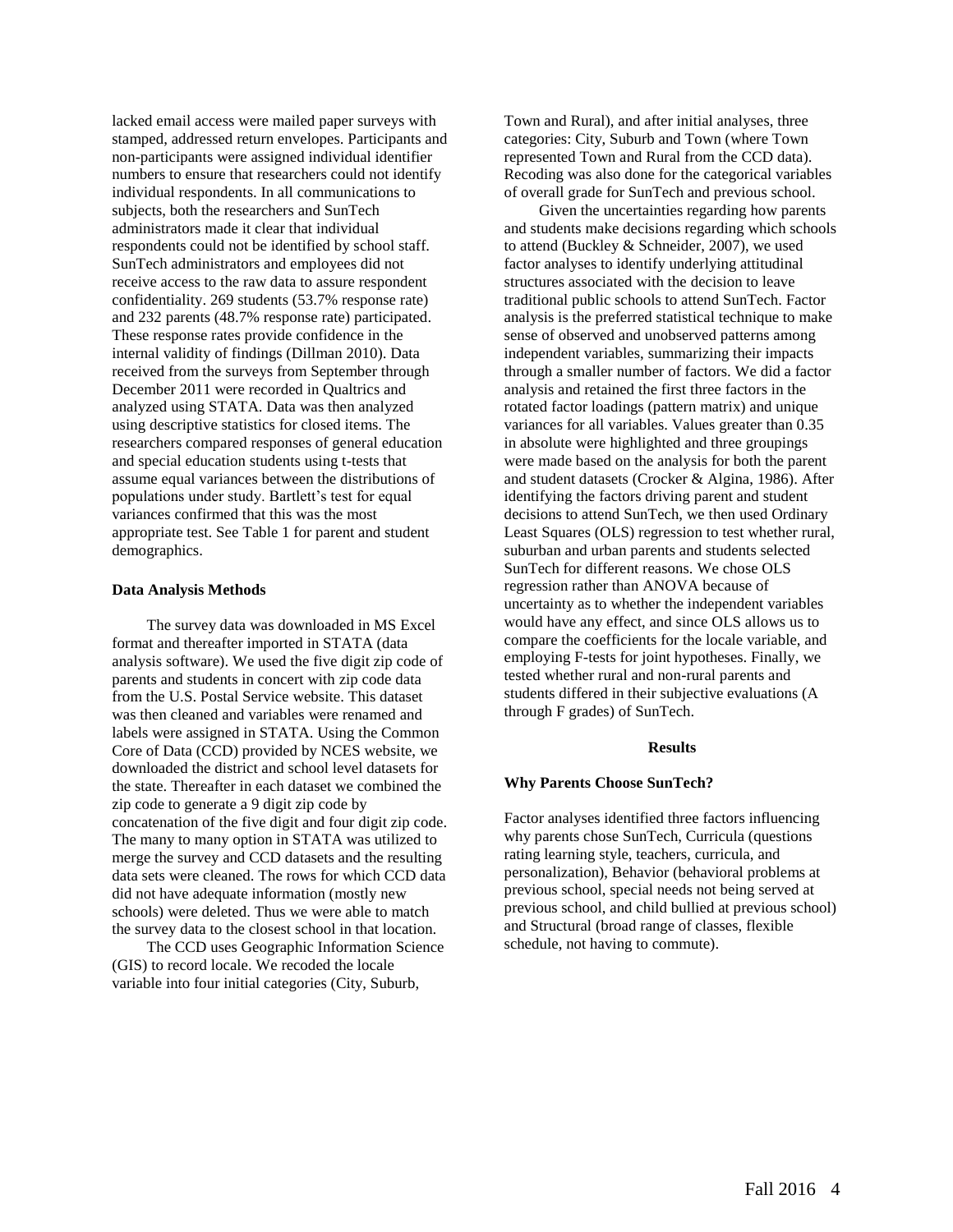| Demographic Characteristics<br>Characteristic | Parents    | <b>Students</b> |  |
|-----------------------------------------------|------------|-----------------|--|
| Number of participants                        | 116        | 238             |  |
| Gender                                        |            |                 |  |
| Male                                          | 52 (44.8%) | 83 (34.9%)      |  |
|                                               |            |                 |  |
| Female                                        | 64 (55.2%) | 155 (65.1%)     |  |
| Race                                          |            |                 |  |
| White                                         | 88 (75.9%) | 168 (70.6%)     |  |
| Latino                                        | $8(6.9\%)$ | 25 (10.5%)      |  |
| African American                              | 17 (14.7%) | 33 (13.9%)      |  |
| Asian                                         | $3(2.6\%)$ | 4(1.7%)         |  |
| Other                                         | $\theta$   | 8 (3.4%)        |  |
| Special Education <sup>a</sup>                |            |                 |  |
| <b>Yes</b>                                    | 28 (24.1%) | 46 (19.3%)      |  |
| N <sub>0</sub>                                | 88 (75.9%) | 192 (80.7%)     |  |

Table 1. *Demographic Characteristics*

*Note.* <sup>a</sup> For parents this question refers to their child's special education status.

Table 2.

*Rotated factor loadings for parental reasons for choosing SunTech*

| Variable                                                                              | Curricula | <b>Behavior</b> | <b>Structural Issues</b> |
|---------------------------------------------------------------------------------------|-----------|-----------------|--------------------------|
| The online format suits my child's learning<br>style                                  | 0.4646    | 0.0929          | 0.1944                   |
| The Teachers                                                                          | 0.8083    | 0.1801          | $-0.0054$                |
| The Curriculum                                                                        | 0.8299    | 0.0397          | 0.1221                   |
| My child was experiencing behavior<br>problems at his/her previous school             | 0.0565    | 0.5453          | 0.1635                   |
| My child's special needs were not being<br>served at his/her previous school          | 0.2262    | 0.6693          | 0.1136                   |
| Broader range of classes than my child's<br>previous school (For example: AP classes) | 0.2918    | 0.2485          | 0.4754                   |
| I wanted my child to experience a more<br>personalized curriculum                     | 0.5703    | 0.1139          | 0.349                    |
| My child's previous school closed down                                                | $-0.0021$ | 0.1317          | 0.0585                   |
| Not having to commute to school                                                       | 0.1446    | 0.2355          | 0.4048                   |
| Flexible Schedule                                                                     | 0.1362    | 0.1053          | 0.5856                   |
| My child was being bullied at his/her<br>previous school                              | 0.2334    | 0.4666          | 0.0738                   |
| It was my child's decision                                                            | 0.0797    | 0.0674          | 0.0782                   |

*Note.* Values greater than 0.35 in absolute magnitude have been highlighted.

Generally the locale of parents is not a significant determinant of parents' choice for SunTech. OLS analyses testing whether Curricula and Behavior differ by locale found no statistically significant differences. Table 3 shows OLS analysis using urban parents as the constant and testing whether suburban and rural parents differ in their reasons for choosing SunTech according to Structural Factor (broader range of classes, flexible schedule, no commute). The OLS regression for the Structural Factor did not differ by locale, although the coefficients on the rural and suburban variables had

opposite signs. Therefore, an additional F-test was conducted in order to determine if rural parents were more likely than suburban parents to rate the Structural Factor as key to their decisions to choose SunTech. Relative to suburban parents, rural parents choose SunTech positively and significantly differently (F  $(1, 96) = 4.23$ ,  $p = 0.04$ ). This suggests that the Structural Factor (broader range of classes, flexible schedule, and reduced commuting time) plays a significant role in decisions of rural parents to move from a traditional public school to a cyber school, again offering some support for H2. We must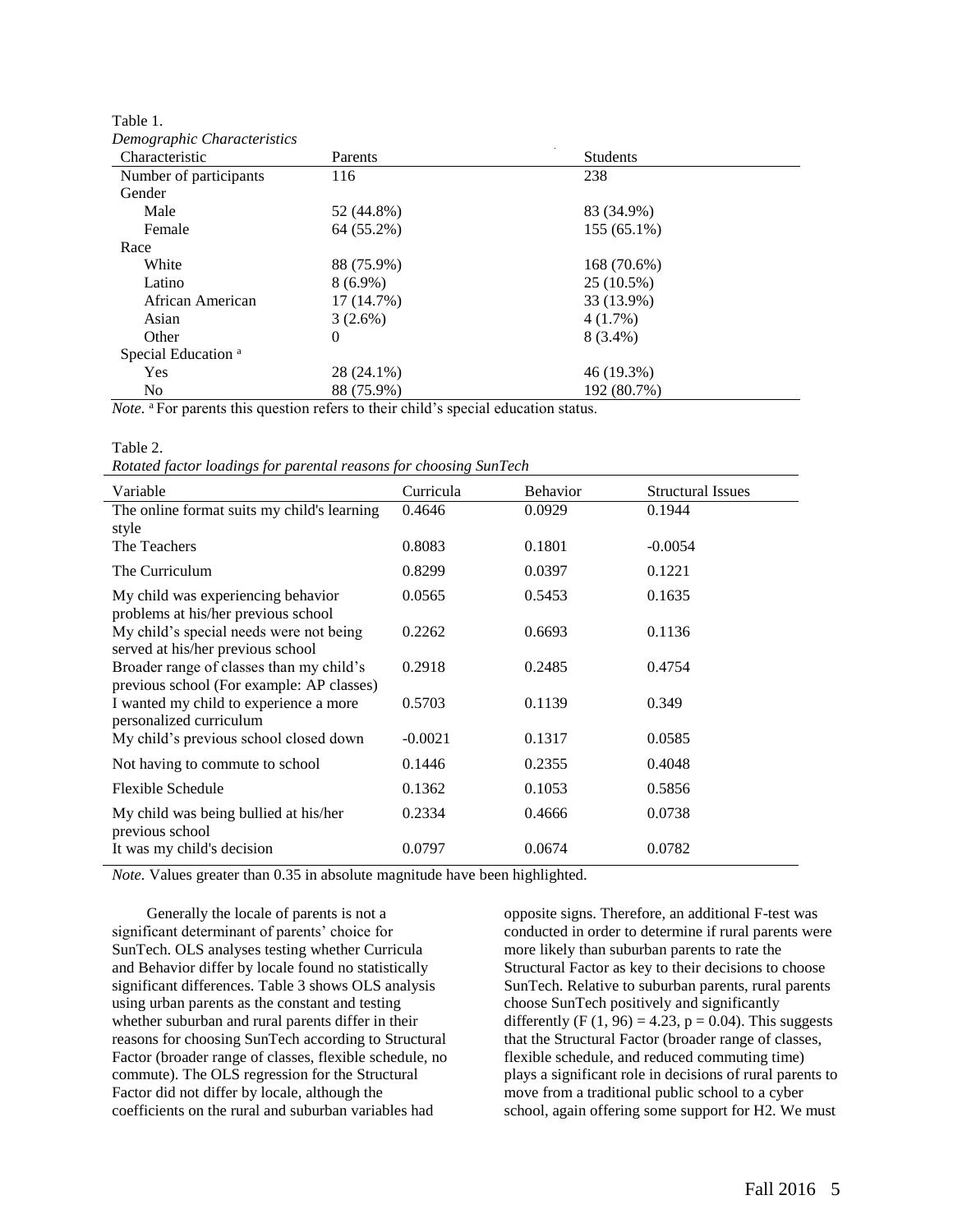note, however, that the very modest R-squares suggest caution.

## **Why Students Choose SunTech?**

We again did a factor analysis and retained the first three factors in the rotated factor loadings (pattern matrix) and unique variances for all variables. Values greater than 0.35 in absolute were highlighted and three groupings were made based on the analysis.

As Table 4 shows, three factors were identified influencing why students chose SunTech, Curricula (broader range of classes as compared to previous school, more personalized curriculum), Behavior

(behavioral problems at previous school, special needs not being served at previous school, and bullied at previous school) and Structural Issues (flexible schedule, parent/guardian's decision). In short, the same three general factors influence why parents and students choose SunTech. However, the individual items loading into those factors vary. The same items for students and parents load into the Behavior Factor. For Curricula, only one of the four items loading for parents load for students; for Structure, one of three of the items loading for parents load for students. These distinctions in decision criteria offer limited support to H1.

Table 3

*OLS regression results comparing Suburban and Rural parents' choice for choosing SunTech (Curricula, Behavior and Structural Issues)*

|                     | (1)        | (2)             | (3)                      |
|---------------------|------------|-----------------|--------------------------|
| Variable            | Curricula  | <b>Behavior</b> | <b>Structural Issues</b> |
|                     |            |                 |                          |
| Suburb              | $-0.197$   | 0.271           | $-0.217$                 |
|                     | (0.212)    | (0.298)         | (0.240)                  |
| Rural               | $-0.402$   | 0.268           | 0.343                    |
|                     | (0.253)    | (0.355)         | (0.287)                  |
| Constant            | $4.174***$ | $2.202***$      | $3.202***$               |
|                     | (0.160)    | (0.224)         | (0.182)                  |
| <b>Observations</b> | 99         | 98              | 99                       |
| R-squared           | 0.026      | 0.010           | 0.042                    |

*Note.* Standard errors in parentheses

\*\*\* p<0.01, \*\* p<0.05, \* p<0.1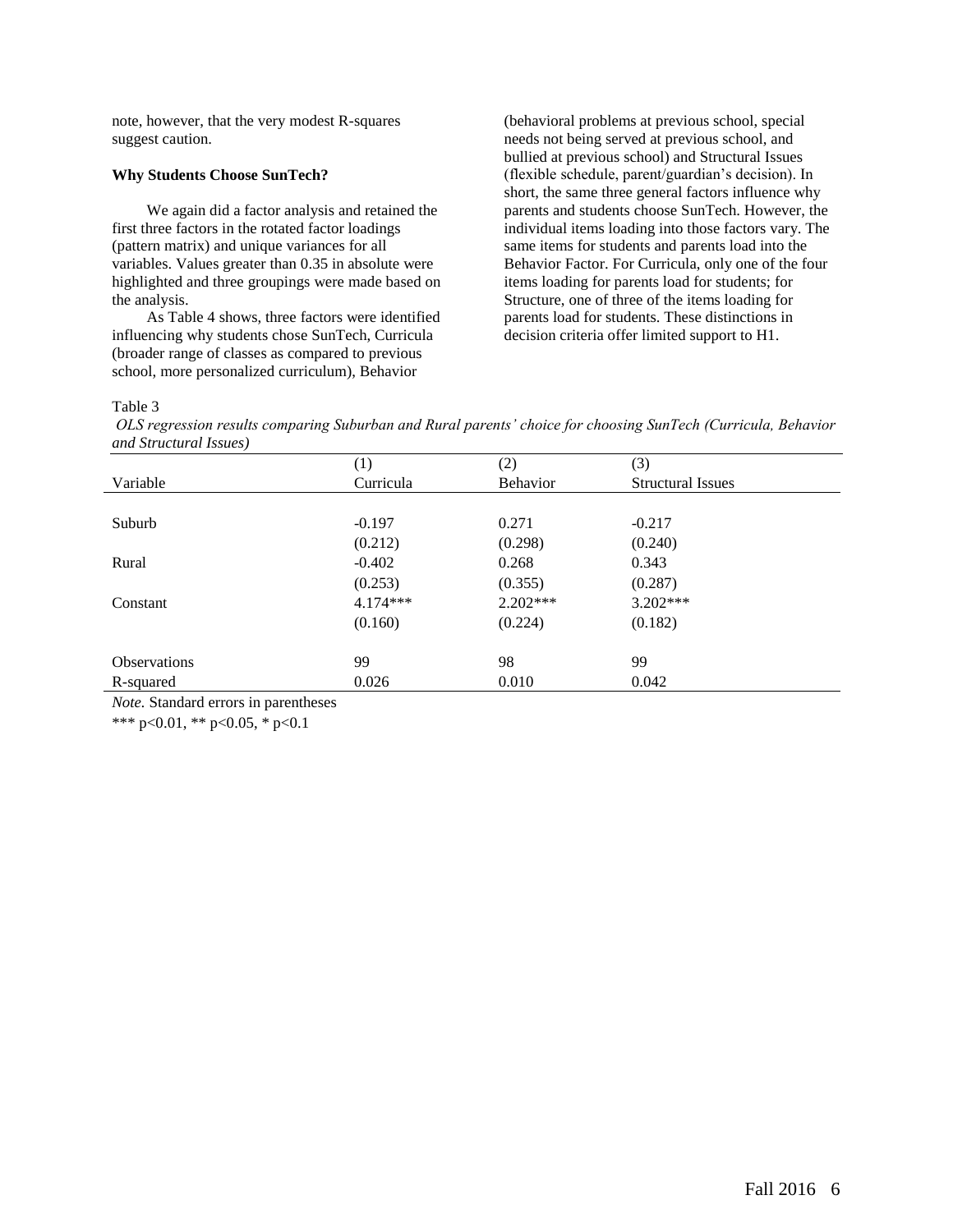Table 4 *Rotated factor loadings for students' reasons for choosing SunTech*

| $\ldots$ , $\ldots$ , $\ldots$ , $\ldots$ , $\ldots$ , $\ldots$ . $\ldots$ . $\ldots$ . $\ldots$ . $\ldots$ . $\ldots$ .<br>Variable | Curricula | <b>Behavior</b> | <b>Structural Issues</b> |
|--------------------------------------------------------------------------------------------------------------------------------------|-----------|-----------------|--------------------------|
| The online format suits my learning style                                                                                            | 0.282     | $-0.0318$       | 0.0565                   |
| The Teachers                                                                                                                         | 0.0209    | 0.2453          | $-0.0432$                |
| The Curriculum                                                                                                                       | 0.0608    | 0.0126          | 0.0465                   |
| I was experiencing behavior problems at<br>my previous school                                                                        | 0.1567    | 0.5981          | $-0.0287$                |
| My special needs were not being served at<br>my previous school                                                                      | $-0.0379$ | 0.5542          | $-0.0076$                |
| Broader range of classes than my previous<br>school (For example: AP classes)                                                        | 0.4261    | 0.2313          | $-0.0416$                |
| I wanted to experience a more personalized<br>curriculum                                                                             | 0.4837    | 0.1417          | 0.0133                   |
| My previous school closed down                                                                                                       | 0.0274    | 0.0174          | $-0.0665$                |
| Not having to commute to school                                                                                                      | $-0.0168$ | 0.2745          | 0.1234                   |
| Flexible Schedule                                                                                                                    | 0.1344    | $-0.0433$       | 0.4436                   |
| I was being bullied at my previous school                                                                                            | 0.0868    | 0.5847          | $-0.0084$                |
| It was my parent/guardian's decision                                                                                                 | 0.122     | 0.0179          | $-0.4621$                |

*Note.* Values greater than 0.35 in absolute magnitude have been highlighted.

Table 5 shows OLS analysis using urban students as the constant and testing whether suburban and rural students differ in their reasons for choosing SunTech. OLS analyses testing whether the three factors influencing students' decisions to attend SunTech differ by locale found that rural students were more likely to cite the Behavior Factor as influencing their decisions. Suburban students were less likely to cite the Structural Factor in their decision. We must add the caveat, however, that Ftests indicate that rural and suburban students do not differ significantly on the impact of the Behavioral and Structural factors on their choices. In this instance we may have more confidence in the F-test because it isolates the independent impacts of the key hypothetical independent variable, locale.

The OLS regression for the Curricula Factor did not differ by locale, although the coefficients on the rural and suburban variables had opposite signs. Therefore, an additional F-test was conducted in order to determine if rural students were more likely

than suburban students to rate the Curricula factor as key to their decisions to choose SunTech. Students in rural areas are more likely than suburban students to choose SunTech because of Curricula  $(F(1, 190)) =$ 5.30,  $p = 0.02$ ).

## **Does Locale Affect How Parents and Students Grade SunTech?**

Tables 5 and 6 display the OLS analyses of how locale affects parent and student subjective evaluations of SunTech, that is the grade (A through F) they assigned to SunTech. Here findings are unequivocal, disproving H2. We find no statistically significant differences between how rural, suburban and urban students and parents evaluate SunTech. Additionally, we repeated this analysis using the difference between subjective evaluations of SunTech and those of the prior traditional public schools as the dependent variable. Results were essentially the same.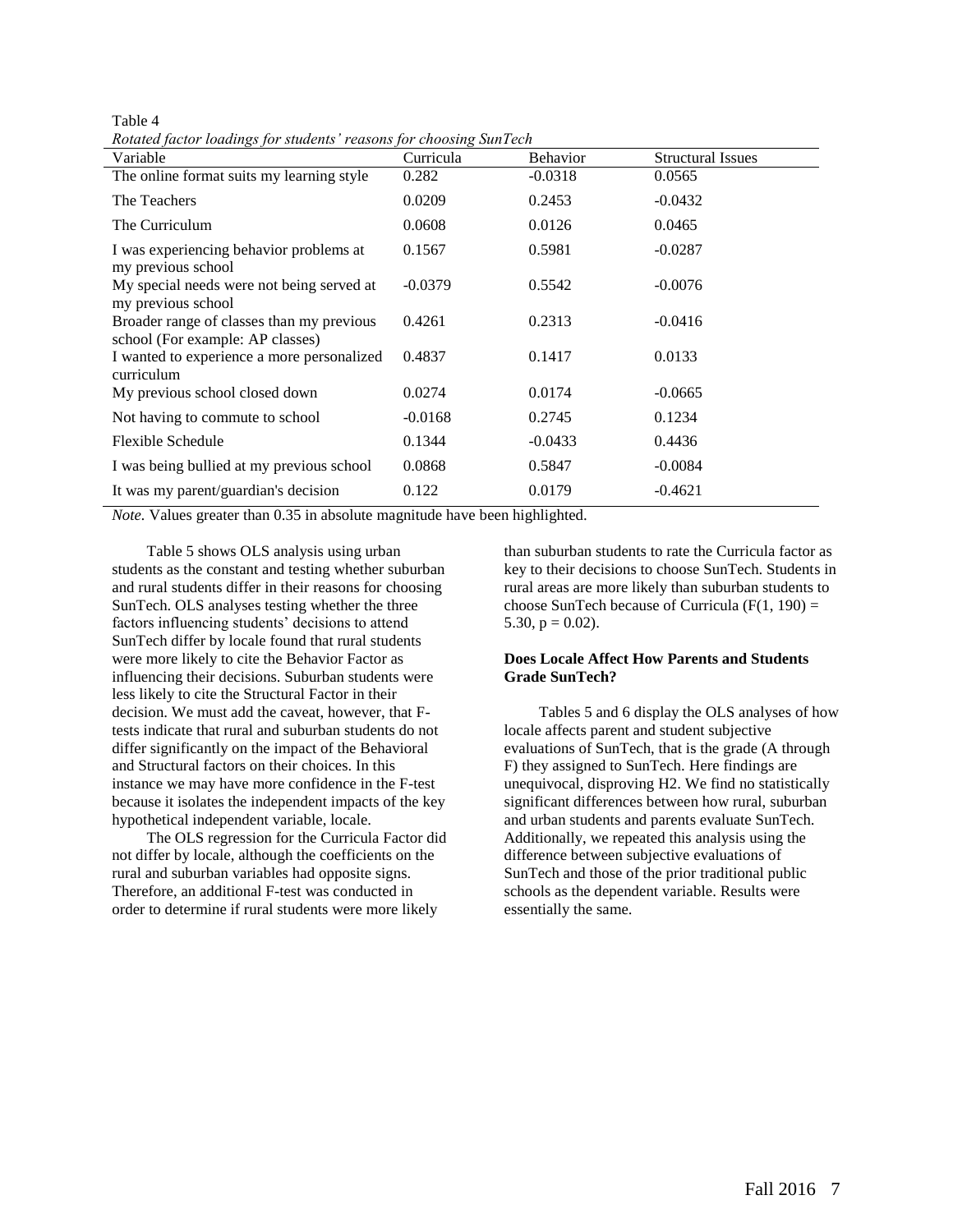|                                                                                                                                                      | (1)        | (2)             | (3)                      |
|------------------------------------------------------------------------------------------------------------------------------------------------------|------------|-----------------|--------------------------|
| Variable                                                                                                                                             | Curricula  | <b>Behavior</b> | <b>Structural Issues</b> |
|                                                                                                                                                      |            |                 |                          |
| Suburb                                                                                                                                               | $-0.197$   | 0.304           | $-0.363**$               |
|                                                                                                                                                      | (0.202)    | (0.214)         | (0.145)                  |
| Rural                                                                                                                                                | 0.293      | $0.601**$       | $-0.202$                 |
|                                                                                                                                                      | (0.223)    | (0.238)         | (0.161)                  |
| Constant                                                                                                                                             | $3.159***$ | $2.000***$      | $3.452***$               |
|                                                                                                                                                      | (0.150)    | (0.159)         | (0.109)                  |
|                                                                                                                                                      |            |                 |                          |
| <b>Observations</b>                                                                                                                                  | 193        | 193             | 193                      |
| R-squared                                                                                                                                            | 0.027      | 0.033           | 0.032                    |
| $\mathbf{M}$ and $\mathbf{G}$ are $\mathbf{I}$ and $\mathbf{I}$ are $\mathbf{I}$ and $\mathbf{I}$ are $\mathbf{I}$ and $\mathbf{I}$ are $\mathbf{I}$ |            |                 |                          |

| Table 5                                                                                   |  |
|-------------------------------------------------------------------------------------------|--|
| OLS regression results comparing Suburban and Rural students' choice for choosing SunTech |  |

*Note.* Standard errors in parentheses

\*\*\* p<0.01, \*\* p<0.05, \* p<0.1

### Table 6

*OLS regression results comparing Suburban and Rural parents' subjective evaluations of SunTech*

| Variable     | Overall Grade |  |  |
|--------------|---------------|--|--|
|              |               |  |  |
| Suburb       | $-0.0758$     |  |  |
|              | (0.189)       |  |  |
| Rural        | $-0.258$      |  |  |
|              | (0.226)       |  |  |
| Constant     | 4.485***      |  |  |
|              | (0.143)       |  |  |
| Observations | 99            |  |  |
| R-squared    | 0.014         |  |  |
|              |               |  |  |

*Note.* Standard errors in parentheses

\*\*\* p<0.01, \*\* p<0.05, \*p<0.1

### **Limitations**

We must note five important limitations. First, our findings are from a single cyber school in one mid-Atlantic state. We cannot say with confidence that these findings are generalizable to the population of cyber charter schools and those they serve. Second, we must acknowledge the usual limitations of survey research. Ideally, this work will be supplemented with additional fieldwork exploring what goes on inside cyber classrooms. Third, this study does not make use of achievement or attainment data. Fourth, we do not explore how this or other cyber charter schools affect rural traditional public schools, though as noted above, there are reasons to think that rural schools are particularly vulnerable to competition from cyber charter schools. Finally, these findings have limited effect sizes.

### **Implications for Practice**

As discussed above, cyber schooling has the potential to revolutionize rural education by offering more flexibility, as well as a wider range and depth of courses, eliminating commute times, reducing bullying and better serving students with specific special education needs. Such positive impacts should be more pronounced in rural settings, which prior to the widespread advent of cyber schooling, often lacked distinct education options. Compared to non-rural schools, rural traditional public schools were less able to provide enriched curricula with substantial special education services. Rural students are also more likely to cope with long commutes. In this study, residing in a rural setting does not affect how parents and students at SunTech grade their cyber school. Rural students and parents do not grade SunTech differently than their non-rural peers. Additionally, the survey research presented here suggests that in the sample as a whole, parents and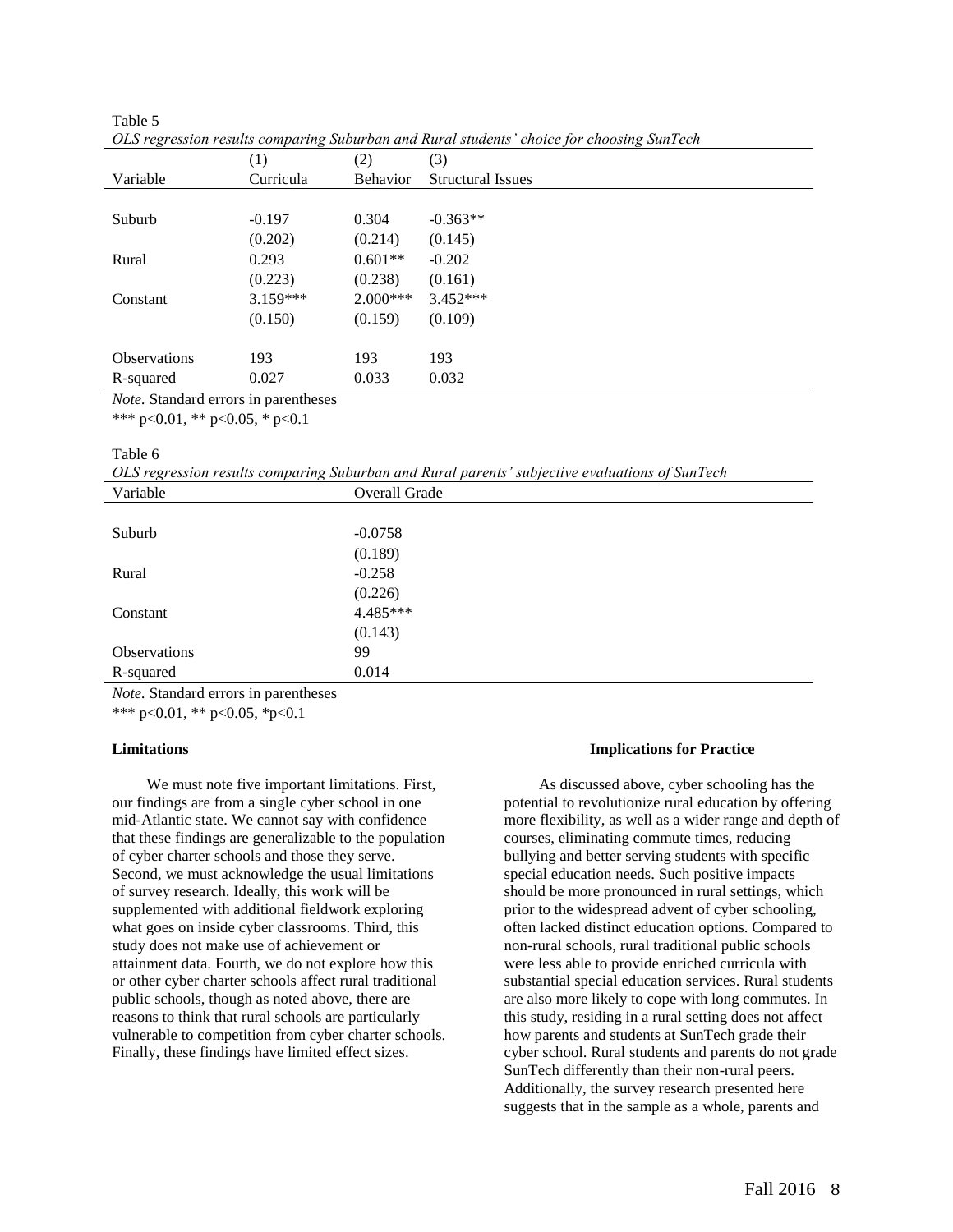students differ in their stated reasons for choosing SunTech.

Results indicate that rural parents and students select SunTech for distinct reasons, compared to their non-rural peers. Rural parents were particularly likely to choose SunTech for structural reasons, such as its broader range of classes, flexible schedule and to avoid long commutes. In contrast, rural students were more likely to cite curriculum (and possibly behavioral) issues as driving their decisions to choose SunTech. These differences may reflect a parental orientation toward the structural and managerial aspects of schooling, including commuting and scheduling. In contrast, students place greater emphasis on classroom concerns, which center on human relationships. This accords with the work of Janelle (1973), Valentine and Holloway (2001), and Turkle (2011), who have observed that parents' vision for their children's technology use tends to be materialistic and occupational, in contrast to their childrens' more immediate usage addressing immediate issues. These findings accord with both quantitative and qualitative work on school choice in urban settings (Buckley & Schneider, 2007; Stewart & Wolf, 2014; Shuls, in press). This body of work indicates that students and parents choose schools for distinct reasons, reflecting individual preferences as well as local school context. Contextual factors typically include perceived academic quality, safety, community ownership and school culture.

Further, the impact and nature of the interactions between rural students, schools, and cyber schools depends on their specific context (Latour, 1993; Law, 1994). As Schafft et al. (2014) discuss, most of the cyber schools in the state in question had weaker standardized test performance in both mathematics and reading than the rural school from which students transferred. These researchers suggest that these rural students do not in reality have good cyber choices, which could be the reason that locale does not affect the grade given to the school in our study. We should note, however, that a disproportionate number of the students attending SunTech had been reading well below grade level in their prior traditional public schools, and in many cases reported choosing SunTech as a "last chance" to earn a high school degree.

#### **Conclusions**

The purpose of this study was to provide a limited test of the proposition that cyber schooling options may have distinct benefits for rural students and parents compared with their urban and suburban peers. This was an exploratory study of a single cyber school meant to guide further research. Findings suggest the need for large *n* research exploring how student choice differs from parental choice and how rural settings may influence each.

Education markets in rural settings, as in urban settings, may reflect complex tradeoffs between systemic and individual pressures and concerns. Losing students and hence funding to charter schools may disproportionately harm rural traditional public schools. However, market options may also provide a better fit for some students which rural schools have difficulty serving. Researchers and practitioners need to acknowledge these tensions, and study the potential for partnerships between cyber charter and rural traditional public schools, in order to better serve both individual student needs and community anchoring institutions.

#### **References**

- Allen, D. (2015). Why rural schools matter. *Journal of Research in Rural Education*, *30*(3), 1-3.
- Alspaugh, J. W. (1998). The relationship of school and community characteristics to high school drop-out rates. *The Clearing House*, *71*(3), 184- 88.
- Aronson, J. Z., & Timms, M. J. (2004). *Net choices, net gains: Supplementing high school curriculum with online courses*. San Francisco: WestEd.
- Barbour, M. K. (2013). The landscape of K-12 online learning: Examining what is known. *Handbook of distance education*, *3*, 574-593.
- Barbour, M. (2005). From telematics to web-based: the progression of distance education in Newfoundland and Labrador. *British Journal of Educational Technology*, *36*(6), 1055-1058.
- Barbour, M., & Mulcahy, D. (2006). An Inquiry into retention and achievement differences in campus based and web based AP courses. *Rural Educator*, *27*(3), 8-12.
- Barbour, M. K. (2007). Portrait of rural virtual schooling. *Canadian Journal of Educational Administration and Policy*, *59*, 1-21.
- Barbour, M. K., & Mulcahy, D. (2008). How are they doing?: Examining student achievement in virtual schooling. *Education in Rural Australia*, *18*(2), 63-74.
- Barbour, M. K., & Mulcahy, D. (2009). Student performance in virtual schooling: Looking beyond the numbers. *ERS Spectrum*, *27*(1), 23- 30.
- Beck, D., Egalite A., & Maranto, R. (2014). Why they choose and how it goes: Comparing special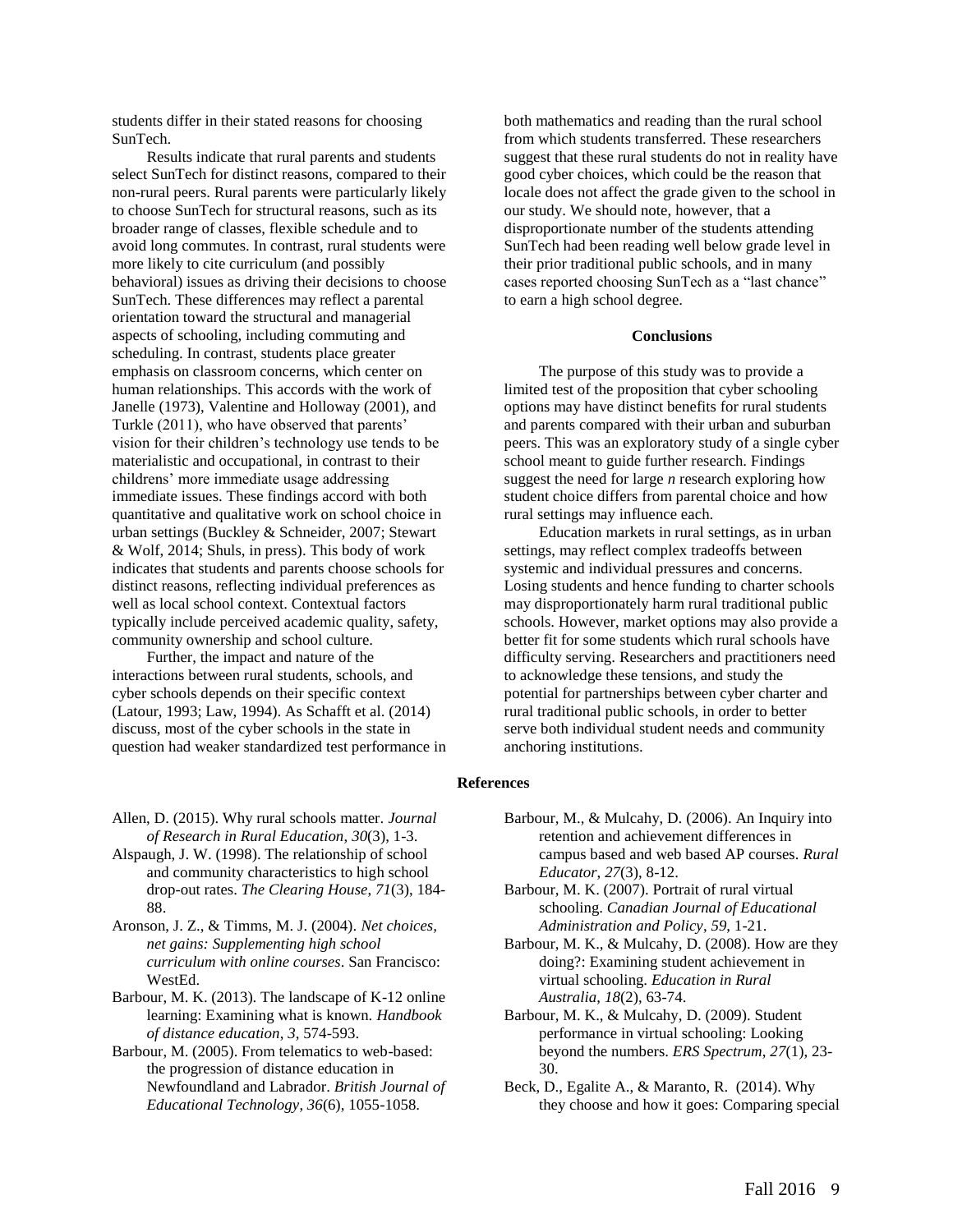education and general education cyber students perceptions. *Computers and Education* 76 (July): 70-79.

- Beck, D., & Maranto, R. (2014). Teacher Quality in Online Schools: More than a Revolution at the Margins? pp. 135-54 in F. M. Hess & M. Q. McShane edited *Teacher Quality 2.0: Today's Policies, Tomorrow's Schools* (pp. 135-54). Cambridge: Harvard Education Press.
- Bernard, R. M., Abrami, P. C., Lou, Y., Borokhovski, E., Wade, A., & Wozney, L. (2004). How does distance education compare with classroom instruction? A meta-analysis of the empirical literature. *Review of Educational Research, 74*, 379-439.
- Bingham. N., Holloway, S. L. Valentine, G. (1999). Where do you want to go tomorrow? Connecting children and the Internet. *Environment and Planning: Society and Space, 17*, 655- 672.
- Bouck, E. C. (2004). How size and setting impact education in rural schools. *Rural Educator*, *25*(3), 38-42.
- Buckley, J., & Schneider, M. (2007). *Charter schools: Hope or hype?* Princeton University Press.
- Capper, C. (1990). *Exploring community influences on leadership and reform: A micro-level and macro-level analysis of poverty and culture.* Retrieved May 19, 2015 from <http://eric.ed.gov/?id=ED320379>
- Cavanaugh, C. S., Barbour, M. K., & Clark, T. (2009). Research and practice in K-12 online learning: A review of open access literature. *The International Review of Research in Open and Distributed Learning*, *10*(1).
- Cavanaugh, C., Gillan, K. J., Kromrey, J., Hess, M., & Blomeyer, R. (2004). *The effects of distance education on K-12 student outcomes: A metaanalysis*. Naperville, IL: Learning Point Associates.
- Center for Research on Education Outcomes (CREDO). (2015). *National charter school study*. Palo Alto: CREDO, Stanford University. Retrieved July 10, 2015, from [http://credo.stanford.edu/research-reports.html.](http://credo.stanford.edu/research-reports.html)
- Czaja, R., & Blair, J. (2005). *Designing surveys: A guide to decisions and procedures* (2nd ed.). Thousand Oaks, CA: Sage.
- Cradler, J., McNabb, M., Freeman, M., & Burchett, R. (2002). How does technology influence student learning? *Leading and Learning with Technology, 29*(8), 46-56.
- Crocker, L., & Algina, J. (1986). *Introduction to classical and modern test theory.* Belmont: Wadsworth Publishing.
- Dillman, D.A., & Messer, B. (2010). Advice in surveying the general public over the Internet. *International Journal of Internet Science, 5*(1), 1-4.
- Edington, E. D. & Koehler, L. (1987). *Rural student achievement: Elements for consideration.* ERIC Digest, (ERIC Document Reproduction Service No. ED 289658).
- Englander, E. K. (2013). *Bullying and cyberbullying: What every educator needs to know.* Cambridge: Harvard Education Press.
- Gruber, K. J., Wiley, S. D., Broughhman, S. P., Strizek, G. A., & Burian-Fitzgerald, M. (2002). Schools and staffing survey, 1999-2000: Overview of the data for public, private, public charter, and the Bureau of Indian Affairs elementary and secondary schools. *Education Statistics Quarterly, 4*(4), 10.
- Hallinger, P., & Murphy, J. F. (1986). The social context of effective schools. *American Journal of Education, 94*(3), 328-355.
- Hammer, P. C., Hughes, G., McClure, C., Reeves, C., & Salgado, D. (2005). *Rural teacher recruitment and retention practices: A review of the research literature, national survey of rural superintendents, and case studies of programs in Virginia*. Charleston, WV: Appalachia Educational Laboratory at Edvantia.
- Hannum, W. H., Irvin, M. J., Banks, J. B., & Farmer,T. W. (2009). Distance education use in rural schools. *Journal of Research in Rural Education, 24*(3). Retrieved March 1, 2016 from<http://jrre.psu.edu/articles/24-3.pdf>
- Hektner, J. M. (1995). When moving up implies moving out: Rural adolescent conflict in the transition to adulthood. *Journal of Research in Rural Education*, *11*(1). Retrieved February 22, 2008 from:

[http://www.jrre.psu.edu/articles/v11,n1,p3-](http://www.jrre.psu.edu/articles/v11,n1,p3-14,Hektner.pdf) [14,Hektner.pdf](http://www.jrre.psu.edu/articles/v11,n1,p3-14,Hektner.pdf)

- Hess, F. (2010). *Education Unbound*. Arlington: ASCD.
- Hobbs, V. (2004). *The promise and the power of online learning in rural education*. Arlington, VA: Rural School and Community Trust.
- Hodge, D. R., Cardenas, P., & Montoya, H. (2001). Substance use: Spirituality and religious participation as protective factors among rural youths. *Social Work Research, 25*(3), 153-161.
- Hubbard, B., & Mitchell, N. (2011). *Troubling questions about online education.* Colorado: EdNews.
- Hudson, L. & Shafter, L. (2002). Vocational education offerings in rural high schools. *NCES Fall 2002 Quarterly*. Retrieved January 16, 2016, from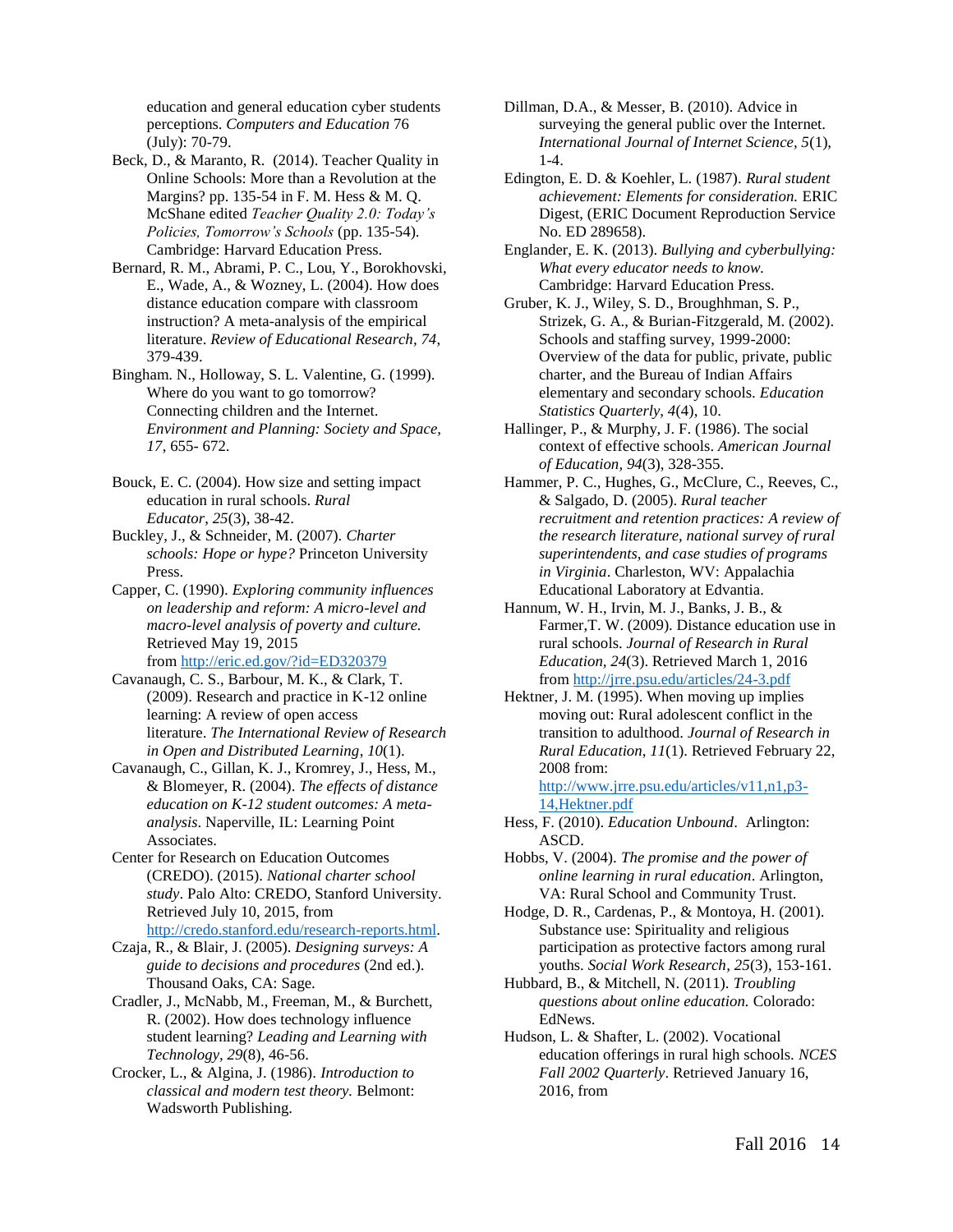[http://nces.ed.gov/pubs2003/quarterly/fall/3\\_2.a](http://nces.ed.gov/pubs2003/quarterly/fall/3_2.asp) [sp](http://nces.ed.gov/pubs2003/quarterly/fall/3_2.asp)

Janelle, D. (1973). Measuring human extensibility in a shrinking world. *The Journal of Geography*, *72*(5), 8-15.

Jimerson, L. (2006). *Breaking the fall: Cushioning the impact of rural declining enrollment*. Arlington, VA: The Rural School and Community Trust.

Johnson, J., & Strange, M. (2007). *Why rural matters 2007: The realities of rural education growth*. Arlington, VA: The Rural School and Community Trust.

Latour, B. (1993). *We Have Never Been Modern.* Harvester Wheatsheaf: London.

Law. J. (1994). *Organising Modernity.* Blackwell: Oxford.

Law, J. (2007). Making a mess with method. In W. Outhwaite & S. Turner (eds.) *The Sage Handbook of Social Science Methodology* (pp. 595-606). London: Sage.

Maranto, R., & McShane, M. (2012). *President Obama and Education Reform*. New York: Palgrave/Macmillan.

Marsh, R. M., Carr-Chellman, A. A., & Sockman, B. R. (2009). Why parents choose cybercharter schools. *TechTrends*, *53*(4), 32-36.

McQuaide, S. (2009). Making education equitable in rural China through distance learning. *International Review of Research in Open and Distance Learning, 10*(1), 1-20.

Milliman, S., & Maranto, R. (2009). Educational renegades: Dissatisfied teachers as drivers of charter school formation. *Journal of School Choice*, *3*(2), 138-162.

Miron, G., & Urschel, J. (2012). *Understanding and improving full-time virtual schools.* National Education Policy Center. Retrieved June 26, 2015 from [http://nepc.colorado.edu/publication/understand](http://nepc.colorado.edu/publication/understanding-improving-virtual)

[ing-improving-virtual.](http://nepc.colorado.edu/publication/understanding-improving-virtual)  Mitra, S., Dangwal, R., & Thadani, L. (2008). Effects of remoteness on the quality of education: A

case study from north Indian schools. *Australasian Journal of Educational Technology, 24*(2), 168-180.

Moe, T. M., & Chubb, J.E. (2009). *Liberating learning: Technology, politics, and the future of American education.* San Francisco: Jossey-Bass.

Monk, D.H. & Carlsen, W.S. (1992). *Rural/Nonrural differences among secondary science teachers: Evidence from the longitudinal study of American youth*. Paper presented at the annual meeting of the American Education Research Association, San Francisco, CA. (Eric

Document Reproduction Service No. ED350133).

Monk, D.H. & Haller, E.J. (1993). Predictors of high school academic course offerings: The role of school size. *American Educational Research Journal*, *30*(1), 3-21.

Mulcahy, D., & Barbour, M. K. (2010). *Duck and cover: Are rural students taking basic courses to avoid taking them online?* Paper presented at the annual meeting of the American Educational Research Association, Denver, CO.

Office of Special Education (1995). Number and characteristics of students with disabilities in rural districts. *To assure the free appropriate public education of all children with disabilities*  (Ch.7). Retrieved January 16, 2016, from [http://www.ed.gov/pubs/OSEP95AnlRpt/ch7b.h](http://www.ed.gov/pubs/OSEP95AnlRpt/ch7b.html) [tml](http://www.ed.gov/pubs/OSEP95AnlRpt/ch7b.html)

Ong-Dean, C. (2009) *Distinguishing disability: Parents, privilege, and special education*. Chicago: University of Chicago Press.

Peterson, P.E. (2010). *Saving schools*. Cambridge: Harvard University Press.

Provasnik, S., Kewal Ramani, A., Coleman, M.M., Gilbertson, L., Herring, W., & Xie, Q. (2007). *Status of education in rural America.* NCES 2007-040. Washington, D.C.: National Center for Education Statistics, Institute of Education Sciences, U.S. Department of Education.

Ritter, G. W. (2012). *Internal evaluation of the Arkansas Virtual Academy*. University of Arkansas. Retrieved June 26, 2015 from [http://www.k12.com/arva#.UctCXD5AQRM.](http://www.k12.com/arva#.UctCXD5AQRM)

Schafft, K. A., Frankenberg, E., Fuller, E., Hartman, W., Kotok, S., Mann, B. (2014). *Assessing the enrollment trends and financial impacts of charter schools on rural and non-rural school districts in Pennsylvania*. The Center for Rural Pennsylvania, Retrieved May 13, 2015 from [http://www.rural.palegislature.us/publicati](http://www.rural.palegislature.us/publications_reports.html) [ons\\_reports.html.](http://www.rural.palegislature.us/publications_reports.html)

Shuls, J.V. (in press). School Choice: The Personal and the Political. *The Journal of School Choice*.

Stewart, T., & Wolf, P. (2014). *The school choice journey.* New York: Palgrave/Macmillan.

Stockdale, M.S., Hangaduambo, S., Duys, D., Larson, K., & Sarvela, P. (2002) Rural elementary students', parents' and teachers' perceptions of bullying. *[American Journal of](http://www.ingentaconnect.com/content/png/ajhb;jsessionid=59481hcr5f1k9.victoria)  [Health Behavior,](http://www.ingentaconnect.com/content/png/ajhb;jsessionid=59481hcr5f1k9.victoria) 26*(4), 266-277.

Stringfield, S. & Teddlie, C. (1991). School, classroom, and student level indicators of rural school effectiveness. *Journal of Research in Rural Education*, *7*(3), 15-28.

Sullivan, T. N., Kung, E. M., & Farrell, A. D. (2004). Relation between witnessing violence and drug use initiation among rural adolescents: Parental

Fall 2016 15